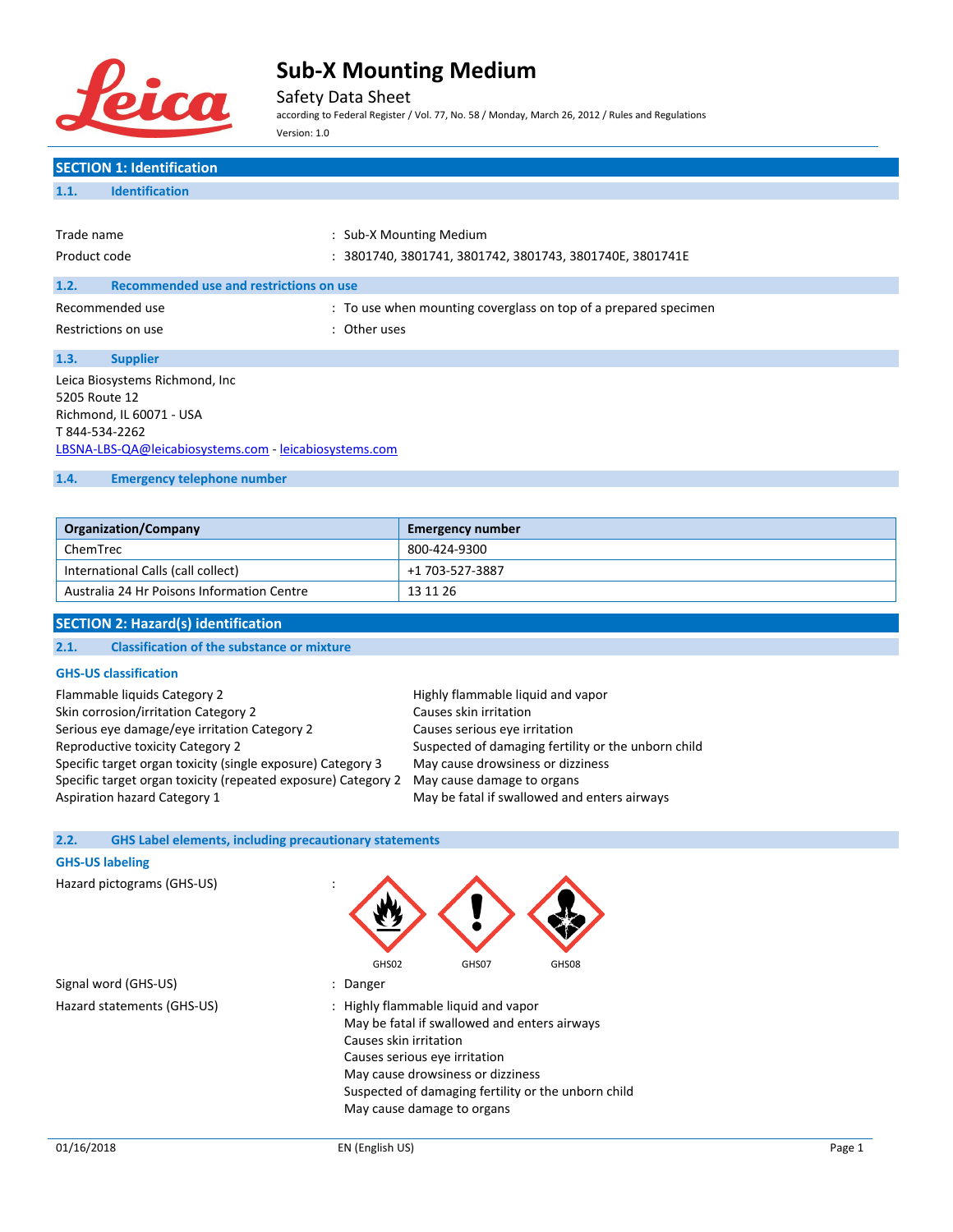# Safety Data Sheet

according to Federal Register / Vol. 77, No. 58 / Monday, March 26, 2012 / Rules and Regulations

| Precautionary statements (GHS-US) | : Obtain special instructions before use<br>Do not handle until all safety precautions have been read and understood<br>Keep away from heat, sparks, open flames, hot surfaces. No smoking.<br>Keep container tightly closed<br>Ground/Bond container and receiving equipment<br>Use explosion-proof equipment<br>Use only non-sparking tools<br>Take precautionary measures against static discharge<br>Do not breathe mist/vapours/spray.<br>Avoid breathing mists/vapors/spray<br>Wash thoroughly after handling<br>Use only outdoors or in a well-ventilated area<br>Wear protective gloves/protective clothing/eye protection/face protection.<br>IF SWALLOWED: Immediately call a POISON CENTER or doctor/physician<br>IF ON SKIN: Wash with plenty of soap and water<br>If on skin (or hair): Take off immediately all contaminated clothing. Rinse skin with<br>water/shower<br>If inhaled: Remove person to fresh air and keep comfortable for breathing<br>If in eyes: Rinse cautiously with water for several minutes. Remove contact lenses, if present<br>and easy to do. Continue rinsing<br>If exposed or concerned: Get medical advice/attention<br>Call a POISON CENTER or doctor/physician if you feel unwell<br>Get medical advice/attention if you feel unwell<br>Do NOT induce vomiting<br>If skin irritation occurs: Get medical advice/attention<br>If eye irritation persists: Get medical advice/attention<br>Take off contaminated clothing and wash it before reuse<br>In case of fire: Use dry chemical, foam, or water spray for extinction.<br>Store in a well-ventilated place. Keep container tightly closed<br>Store in a well-ventilated place. Keep cool<br>Store locked up<br>Dispose of contents/container in accordance with all local/regional/national/international<br>regulations |
|-----------------------------------|-----------------------------------------------------------------------------------------------------------------------------------------------------------------------------------------------------------------------------------------------------------------------------------------------------------------------------------------------------------------------------------------------------------------------------------------------------------------------------------------------------------------------------------------------------------------------------------------------------------------------------------------------------------------------------------------------------------------------------------------------------------------------------------------------------------------------------------------------------------------------------------------------------------------------------------------------------------------------------------------------------------------------------------------------------------------------------------------------------------------------------------------------------------------------------------------------------------------------------------------------------------------------------------------------------------------------------------------------------------------------------------------------------------------------------------------------------------------------------------------------------------------------------------------------------------------------------------------------------------------------------------------------------------------------------------------------------------------------------------------------------------------------------------------------------------------------------|
|-----------------------------------|-----------------------------------------------------------------------------------------------------------------------------------------------------------------------------------------------------------------------------------------------------------------------------------------------------------------------------------------------------------------------------------------------------------------------------------------------------------------------------------------------------------------------------------------------------------------------------------------------------------------------------------------------------------------------------------------------------------------------------------------------------------------------------------------------------------------------------------------------------------------------------------------------------------------------------------------------------------------------------------------------------------------------------------------------------------------------------------------------------------------------------------------------------------------------------------------------------------------------------------------------------------------------------------------------------------------------------------------------------------------------------------------------------------------------------------------------------------------------------------------------------------------------------------------------------------------------------------------------------------------------------------------------------------------------------------------------------------------------------------------------------------------------------------------------------------------------------|

| 2.3. | Other hazards which do not result in classification |  |  |  |  |
|------|-----------------------------------------------------|--|--|--|--|
|      |                                                     |  |  |  |  |

## No additional information available

**2.4. Unknown acute toxicity (GHS US)**

### Not applicable

### **SECTION 3: Composition/Information on ingredients**

**3.1. Substances**

#### Not applicable

#### **3.2. Mixtures**

| <b>Name</b> | <b>Product identifier</b> | %       | <b>GHS-US classification</b>                                                                         |
|-------------|---------------------------|---------|------------------------------------------------------------------------------------------------------|
| Toluene     | (CAS No) 108-88-3         | 50 - 75 | Flam. Lig. 2, H225<br>Skin Irrit. 2, H315<br>STOT SE 3, H336<br>STOT RE 2, H373<br>Asp. Tox. 1, H304 |

Full text of hazard classes and H-statements : see section 16

|            | <b>SECTION 4: First-aid measures</b>     |                                                                  |     |
|------------|------------------------------------------|------------------------------------------------------------------|-----|
| 4.1.       | <b>Description of first aid measures</b> |                                                                  |     |
|            | First-aid measures general               | : Call a poison center/doctor/physician if you feel unwell.      |     |
|            | First-aid measures after inhalation      | : Remove person to fresh air and keep comfortable for breathing. |     |
| 01/16/2018 |                                          | EN (English US)                                                  | 2/8 |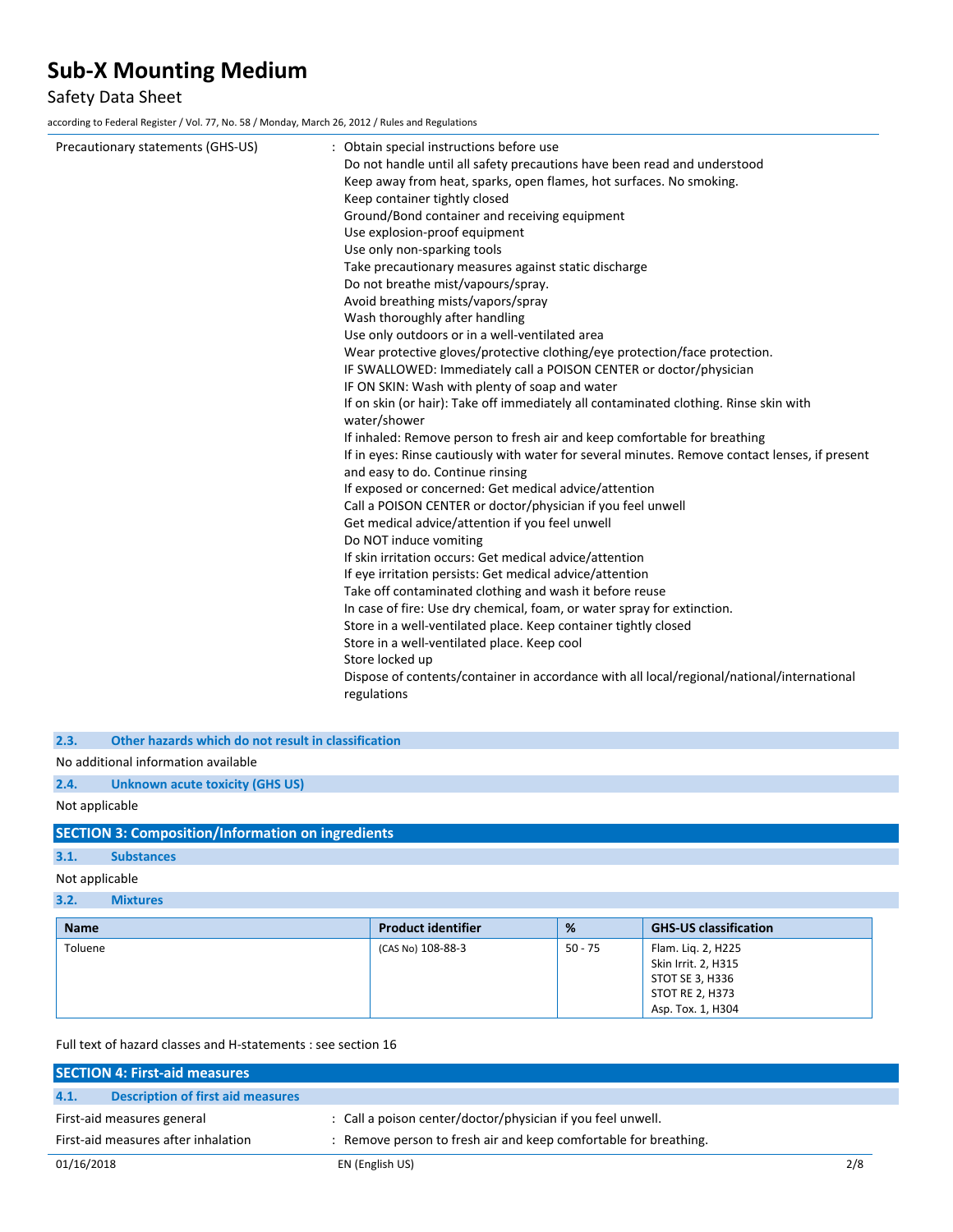# Safety Data Sheet

according to Federal Register / Vol. 77, No. 58 / Monday, March 26, 2012 / Rules and Regulations

| : Rinse skin with water/shower. Remove/Take off immediately all contaminated clothing. If                                                                                                                                                                                                                                                                                                                                                                                                                                                             |
|-------------------------------------------------------------------------------------------------------------------------------------------------------------------------------------------------------------------------------------------------------------------------------------------------------------------------------------------------------------------------------------------------------------------------------------------------------------------------------------------------------------------------------------------------------|
|                                                                                                                                                                                                                                                                                                                                                                                                                                                                                                                                                       |
|                                                                                                                                                                                                                                                                                                                                                                                                                                                                                                                                                       |
|                                                                                                                                                                                                                                                                                                                                                                                                                                                                                                                                                       |
|                                                                                                                                                                                                                                                                                                                                                                                                                                                                                                                                                       |
|                                                                                                                                                                                                                                                                                                                                                                                                                                                                                                                                                       |
|                                                                                                                                                                                                                                                                                                                                                                                                                                                                                                                                                       |
|                                                                                                                                                                                                                                                                                                                                                                                                                                                                                                                                                       |
|                                                                                                                                                                                                                                                                                                                                                                                                                                                                                                                                                       |
|                                                                                                                                                                                                                                                                                                                                                                                                                                                                                                                                                       |
|                                                                                                                                                                                                                                                                                                                                                                                                                                                                                                                                                       |
|                                                                                                                                                                                                                                                                                                                                                                                                                                                                                                                                                       |
|                                                                                                                                                                                                                                                                                                                                                                                                                                                                                                                                                       |
|                                                                                                                                                                                                                                                                                                                                                                                                                                                                                                                                                       |
|                                                                                                                                                                                                                                                                                                                                                                                                                                                                                                                                                       |
|                                                                                                                                                                                                                                                                                                                                                                                                                                                                                                                                                       |
| : Do not attempt to take action without suitable protective equipment. Self-contained                                                                                                                                                                                                                                                                                                                                                                                                                                                                 |
|                                                                                                                                                                                                                                                                                                                                                                                                                                                                                                                                                       |
|                                                                                                                                                                                                                                                                                                                                                                                                                                                                                                                                                       |
|                                                                                                                                                                                                                                                                                                                                                                                                                                                                                                                                                       |
| : Ventilate spillage area. No open flames, no sparks, and no smoking. Do not breathe                                                                                                                                                                                                                                                                                                                                                                                                                                                                  |
|                                                                                                                                                                                                                                                                                                                                                                                                                                                                                                                                                       |
| : Do not attempt to take action without suitable protective equipment. For further                                                                                                                                                                                                                                                                                                                                                                                                                                                                    |
|                                                                                                                                                                                                                                                                                                                                                                                                                                                                                                                                                       |
|                                                                                                                                                                                                                                                                                                                                                                                                                                                                                                                                                       |
|                                                                                                                                                                                                                                                                                                                                                                                                                                                                                                                                                       |
|                                                                                                                                                                                                                                                                                                                                                                                                                                                                                                                                                       |
| : Take up liquid spill into absorbent material. Notify authorities if product enters sewers or                                                                                                                                                                                                                                                                                                                                                                                                                                                        |
|                                                                                                                                                                                                                                                                                                                                                                                                                                                                                                                                                       |
|                                                                                                                                                                                                                                                                                                                                                                                                                                                                                                                                                       |
|                                                                                                                                                                                                                                                                                                                                                                                                                                                                                                                                                       |
|                                                                                                                                                                                                                                                                                                                                                                                                                                                                                                                                                       |
|                                                                                                                                                                                                                                                                                                                                                                                                                                                                                                                                                       |
| : Keep away from heat, hot surfaces, sparks, open flames and other ignition sources. No<br>smoking. Ground/bond container and receiving equipment. Use only non-sparking tools.<br>Take precautionary measures against static discharge. Flammable vapors may accumulate in<br>the container. Use explosion-proof equipment. Wear personal protective equipment. Do<br>not breathe mist/vapours/spray. Use only outdoors or in a well-ventilated area. Avoid<br>: Wash contaminated clothing before reuse. Do not eat, drink or smoke when using this |
|                                                                                                                                                                                                                                                                                                                                                                                                                                                                                                                                                       |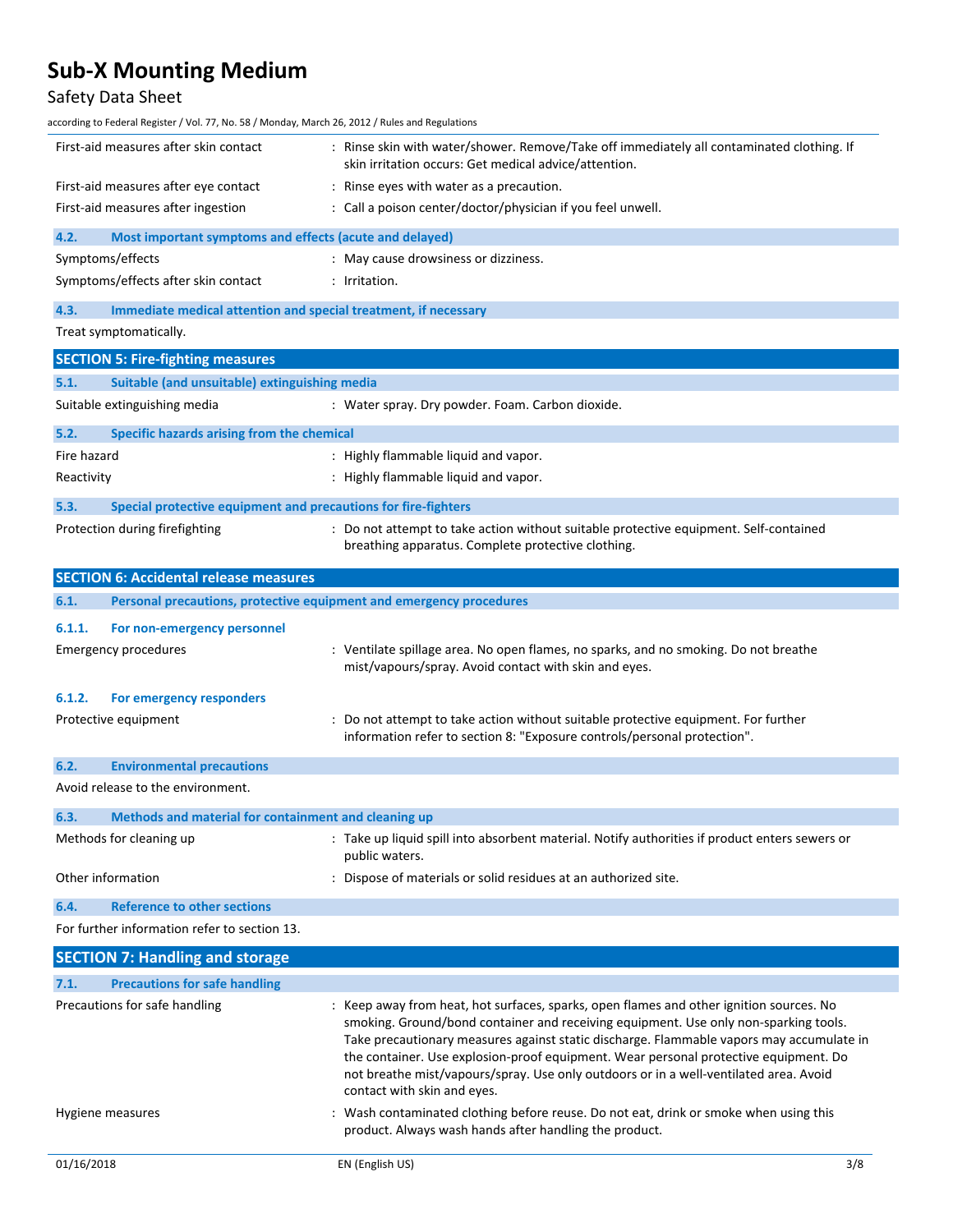## Safety Data Sheet

according to Federal Register / Vol. 77, No. 58 / Monday, March 26, 2012 / Rules and Regulations

#### **7.2. Conditions for safe storage, including any incompatibilities**

Technical measures : Ground/bond container and receiving equipment.

Storage conditions **Store in a well-ventilated place. Keep cool. Keep container tightly closed. Store locked up.** 

# **SECTION 8: Exposure controls/personal protection**

### **8.1. Control parameters**

| Toluene (108-88-3) |                 |                                                                                         |
|--------------------|-----------------|-----------------------------------------------------------------------------------------|
| ACGIH              | ACGIH TWA (ppm) | 20 ppm (Toluene; USA; Time-weighted average<br>exposure limit 8 h; TLV - Adopted Value) |
| <b>ACGIH</b>       | Remark (ACGIH)  | Visual impair; female repro; pregnancy loss; A4; BEI                                    |
| <b>OSHA</b>        | Remark (OSHA)   | (2) See Table Z-2.                                                                      |

#### **8.2. Appropriate engineering controls**

Appropriate engineering controls : Ensure good ventilation of the work station.

Environmental exposure controls : Avoid release to the environment.

### **8.3. Individual protection measures/Personal protective equipment**

#### **Hand protection:**

Protective gloves

#### **Eye protection:**

Safety glasses

#### **Skin and body protection:**

Wear suitable protective clothing

#### **Respiratory protection:**

In case of insufficient ventilation, wear suitable respiratory equipment

| <b>SECTION 9: Physical and chemical properties</b>            |                                  |
|---------------------------------------------------------------|----------------------------------|
| Information on basic physical and chemical properties<br>9.1. |                                  |
| Physical state                                                | : Liquid                         |
| Color                                                         | : Colorless                      |
| Odor                                                          | : mild                           |
| Odor threshold                                                | : No data available              |
| рH                                                            | : No data available              |
| Melting point                                                 | : Not applicable                 |
| Freezing point                                                | : No data available              |
| Boiling point                                                 | : No data available              |
| Flash point                                                   | : 53 $\degree$ F /12 $\degree$ C |
| Relative evaporation rate (butyl acetate=1)                   | : No data available              |
| Flammability (solid, gas)                                     | : Not applicable.                |
| Vapor pressure                                                | : No data available              |
| Relative vapor density at 20 °C                               | : No data available              |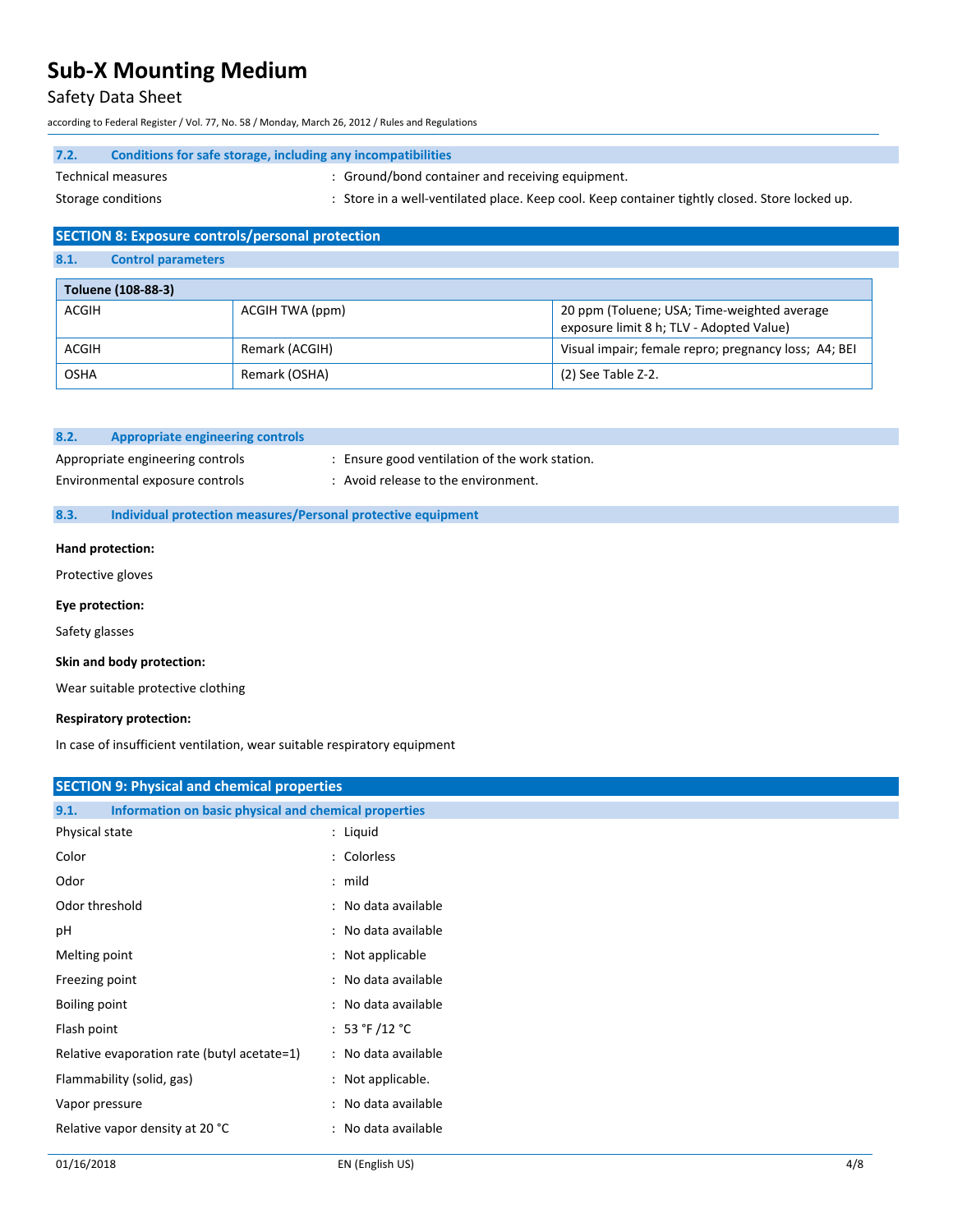# Safety Data Sheet

according to Federal Register / Vol. 77, No. 58 / Monday, March 26, 2012 / Rules and Regulations

| Relative density            | : No data available |
|-----------------------------|---------------------|
| Specific gravity / density  | : 0.938             |
| Solubility                  | : No data available |
| Log Pow                     | : No data available |
| Auto-ignition temperature   | : No data available |
| Decomposition temperature   | : No data available |
| Viscosity, kinematic        | : No data available |
| Viscosity, dynamic          | : No data available |
| <b>Explosion limits</b>     | : No data available |
| <b>Explosive properties</b> | : No data available |
| Oxidizing properties        | : No data available |
|                             |                     |

**9.2. Other information**

No additional information available

|       | <b>SECTION 10: Stability and reactivity</b>                                                     |
|-------|-------------------------------------------------------------------------------------------------|
| 10.1. | <b>Reactivity</b>                                                                               |
|       | Highly flammable liquid and vapor.                                                              |
| 10.2. | <b>Chemical stability</b>                                                                       |
|       | Stable under normal conditions.                                                                 |
| 10.3. | <b>Possibility of hazardous reactions</b>                                                       |
|       | No dangerous reactions known under normal conditions of use.                                    |
| 10.4. | <b>Conditions to avoid</b>                                                                      |
|       | Avoid contact with hot surfaces. Heat. No flames, no sparks. Eliminate all sources of ignition. |
| 10.5. | <b>Incompatible materials</b>                                                                   |
|       | No additional information available                                                             |
| 10.6. | <b>Hazardous decomposition products</b>                                                         |

Under normal conditions of storage and use, hazardous decomposition products should not be produced.

# **SECTION 11: Toxicological information**

**11.1. Information on toxicological effects**

Acute toxicity **in the case of the Case of the Case of the Case of the Case of the Case of the Case of the Case of the Case of the Case of the Case of the Case of the Case of the Case of the Case of the Case of the Case of** 

| Toluene (108-88-3)                |                                                                                                                            |
|-----------------------------------|----------------------------------------------------------------------------------------------------------------------------|
| LD50 oral rat                     | > 2000 mg/kg (Rat; Equivalent or similar to OECD 401; Literature study; 5580 mg/kg<br>bodyweight; Rat; Experimental value) |
| LD50 dermal rabbit                | 12223 mg/kg (Rabbit; Literature study; Other; >5000 mg/kg bodyweight; Rabbit;<br>Experimental value)                       |
| LC50 inhalation rat (mg/l)        | > 20 mg/l/4h (Rat; Literature study)                                                                                       |
| ATE US (dermal)                   | 12223 mg/kg body weight                                                                                                    |
| Skin corrosion/irritation         | : Causes skin irritation.                                                                                                  |
| Serious eye damage/irritation     | : Causes serious eye irritation.                                                                                           |
| Respiratory or skin sensitization | : Not classified                                                                                                           |
| Germ cell mutagenicity            | : Not classified                                                                                                           |
| Carcinogenicity                   | : Not classified                                                                                                           |
| 01/16/2018                        | 5/8<br>EN (English US)                                                                                                     |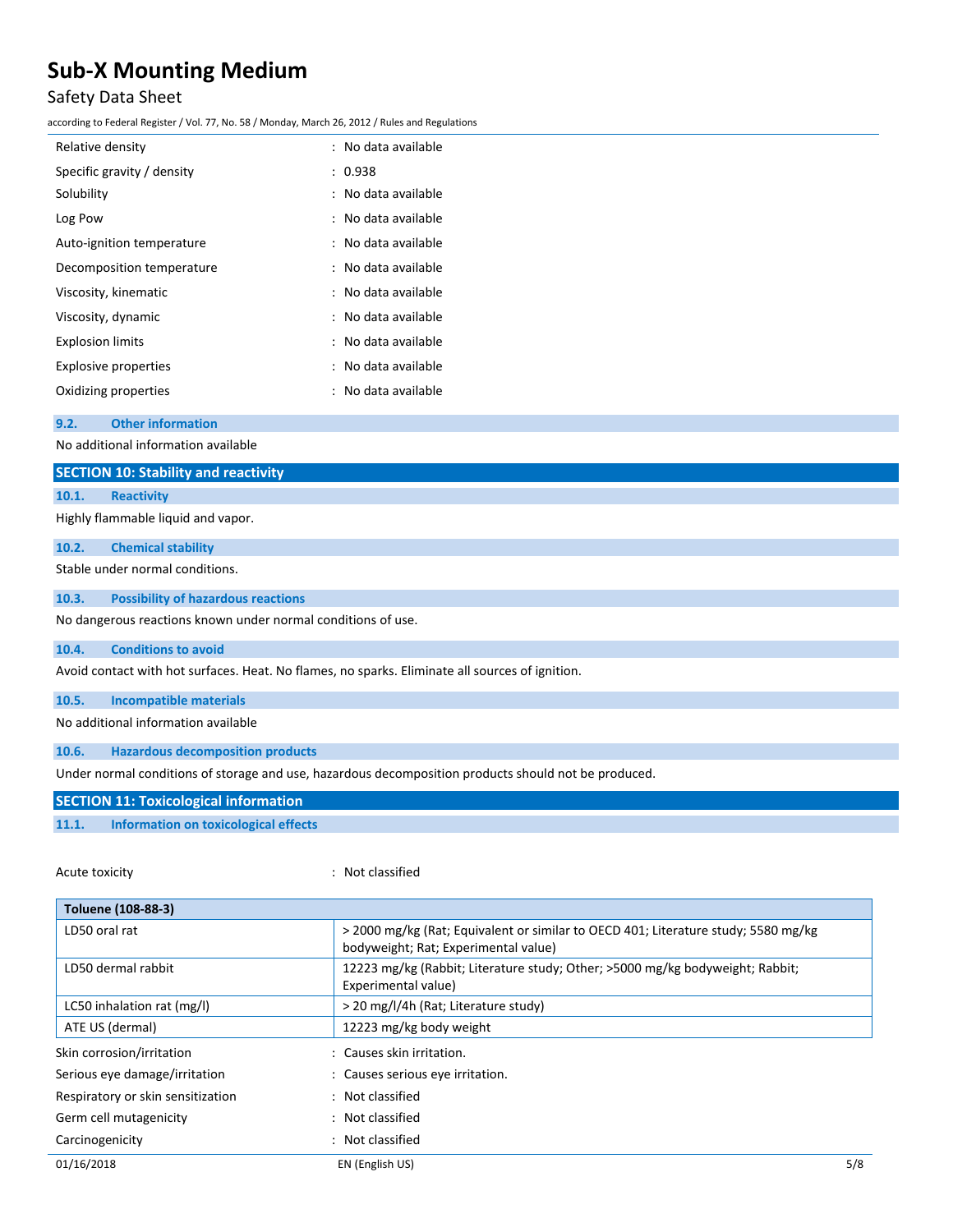# Safety Data Sheet

according to Federal Register / Vol. 77, No. 58 / Monday, March 26, 2012 / Rules and Regulations

| Toluene (108-88-3)                                    |                                                                                                                           |
|-------------------------------------------------------|---------------------------------------------------------------------------------------------------------------------------|
| IARC group                                            | 3 - Not classifiable                                                                                                      |
| Reproductive toxicity                                 | : Suspected of damaging fertility or the unborn child.                                                                    |
| Specific target organ toxicity – single exposure      | : May cause drowsiness or dizziness.                                                                                      |
| Specific target organ toxicity – repeated<br>exposure | : May cause damage to organs.                                                                                             |
| Aspiration hazard                                     | : May be fatal if swallowed and enters airways.                                                                           |
| Symptoms/effects after skin contact                   | : Irritation.                                                                                                             |
| <b>SECTION 12: Ecological information</b>             |                                                                                                                           |
| 12.1.<br><b>Toxicity</b>                              |                                                                                                                           |
| Ecology - general                                     | : The product is not considered harmful to aquatic organisms or to cause long-term adverse<br>effects in the environment. |

| 12.2.<br><b>Persistence and degradability</b> |                                                                                                     |
|-----------------------------------------------|-----------------------------------------------------------------------------------------------------|
| <b>Toluene (108-88-3)</b>                     |                                                                                                     |
| Persistence and degradability                 | Readily biodegradable in water. Biodegradable in the soil. Low potential for adsorption in<br>soil. |
| Biochemical oxygen demand (BOD)               | 2.15 g $O_2/g$ substance                                                                            |
| Chemical oxygen demand (COD)                  | 2.52 g $O_2/g$ substance                                                                            |
| ThOD                                          | 3.13 g $O_2/g$ substance                                                                            |
| BOD (% of ThOD)                               | 0.69                                                                                                |

## **12.3. Bioaccumulative potential**

| Toluene (108-88-3)        |                                                            |
|---------------------------|------------------------------------------------------------|
| BCF fish 2                | 90 (BCF; 72 h; Leuciscus idus; Static system; Fresh water) |
| Log Pow                   | 2.73 (Experimental value; Other; 20 °C)                    |
| Bioaccumulative potential | Low potential for bioaccumulation (BCF < 500).             |

### **12.4. Mobility in soil**

| Toluene <sub>1</sub><br>(108-88-3) |                                 |
|------------------------------------|---------------------------------|
| ısıon<br>.                         | '20°C<br>ົ<br>M<br>∼<br>$\cdot$ |

## **12.5. Other adverse effects**

No additional information available

| <b>SECTION 13: Disposal considerations</b>                                                                               |                         |
|--------------------------------------------------------------------------------------------------------------------------|-------------------------|
| 13.1.<br><b>Disposal methods</b>                                                                                         |                         |
| : Dispose of contents/container in accordance with licensed collector's sorting instructions.<br>Waste treatment methods |                         |
| <b>SECTION 14: Transport information</b>                                                                                 |                         |
| <b>Department of Transportation (DOT)</b>                                                                                |                         |
| In accordance with DOT                                                                                                   |                         |
| Transport document description                                                                                           | : UN1294 Toluene, 3, II |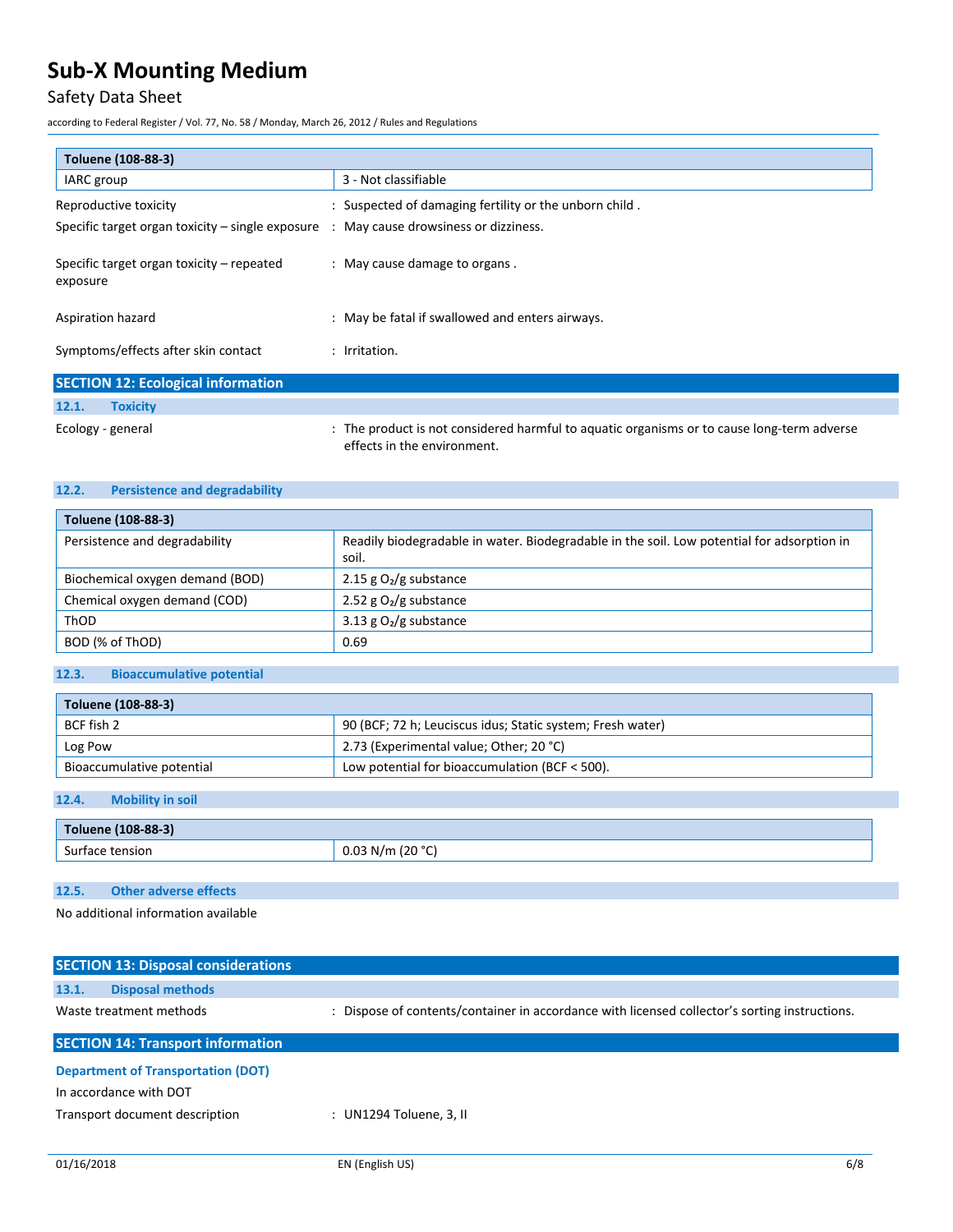# Safety Data Sheet

according to Federal Register / Vol. 77, No. 58 / Monday, March 26, 2012 / Rules and Regulations

| UN-No.(DOT)                                                         | : UN1294                                                        |  |  |
|---------------------------------------------------------------------|-----------------------------------------------------------------|--|--|
| Proper Shipping Name (DOT)                                          | : Toluene                                                       |  |  |
| Class (DOT)                                                         | : 3 - Class 3 - Flammable and combustible liquid 49 CFR 173.120 |  |  |
| Packing group (DOT)                                                 | : II - Medium Danger                                            |  |  |
| Hazard labels (DOT)                                                 | : 3 - Flammable liquid                                          |  |  |
|                                                                     | <b>AMMABLE LIQU</b>                                             |  |  |
| DOT Quantity Limitations Passenger<br>aircraft/rail (49 CFR 173.27) | : 5L                                                            |  |  |
| DOT Quantity Limitations Cargo aircraft only<br>(49 CFR 175.75)     | :60L                                                            |  |  |
| Other information                                                   | : No supplementary information available                        |  |  |
| <b>Transport by sea</b>                                             |                                                                 |  |  |
| Transport document description (IMDG)                               | : UN 1294 TOLUENE, 3, II (7°C c.c.)                             |  |  |
| UN-No. (IMDG)                                                       | : 1294                                                          |  |  |
| Proper Shipping Name (IMDG)                                         | : TOLUENE                                                       |  |  |
| Class (IMDG)                                                        | : 3 - Flammable liquids                                         |  |  |
| Packing group (IMDG)                                                | : II - substances presenting medium danger                      |  |  |
| Limited quantities (IMDG)                                           | : 1L                                                            |  |  |
| Air transport                                                       |                                                                 |  |  |
| Transport document description (IATA)                               | : UN 1294 Toluene, 3, II                                        |  |  |
| UN-No. (IATA)                                                       | : 1294                                                          |  |  |
| Proper Shipping Name (IATA)                                         | : Toluene                                                       |  |  |
| Class (IATA)                                                        | : 3 - Flammable Liquids                                         |  |  |

## **SECTION 15: Regulatory information**

Packing group (IATA)  $\qquad \qquad$  : II - Medium Danger

**15.1. US Federal regulations**

| Toluene (108-88-3)                                                        |         |
|---------------------------------------------------------------------------|---------|
| Listed on the United States TSCA (Toxic Substances Control Act) inventory |         |
| Subject to reporting requirements of United States SARA Section 313       |         |
| CERCLA RO                                                                 | 1000 lb |

## **15.2. International regulations**

## **CANADA**

| Toluene (108-88-3)                                    |  |
|-------------------------------------------------------|--|
| Listed on the Canadian DSL (Domestic Substances List) |  |